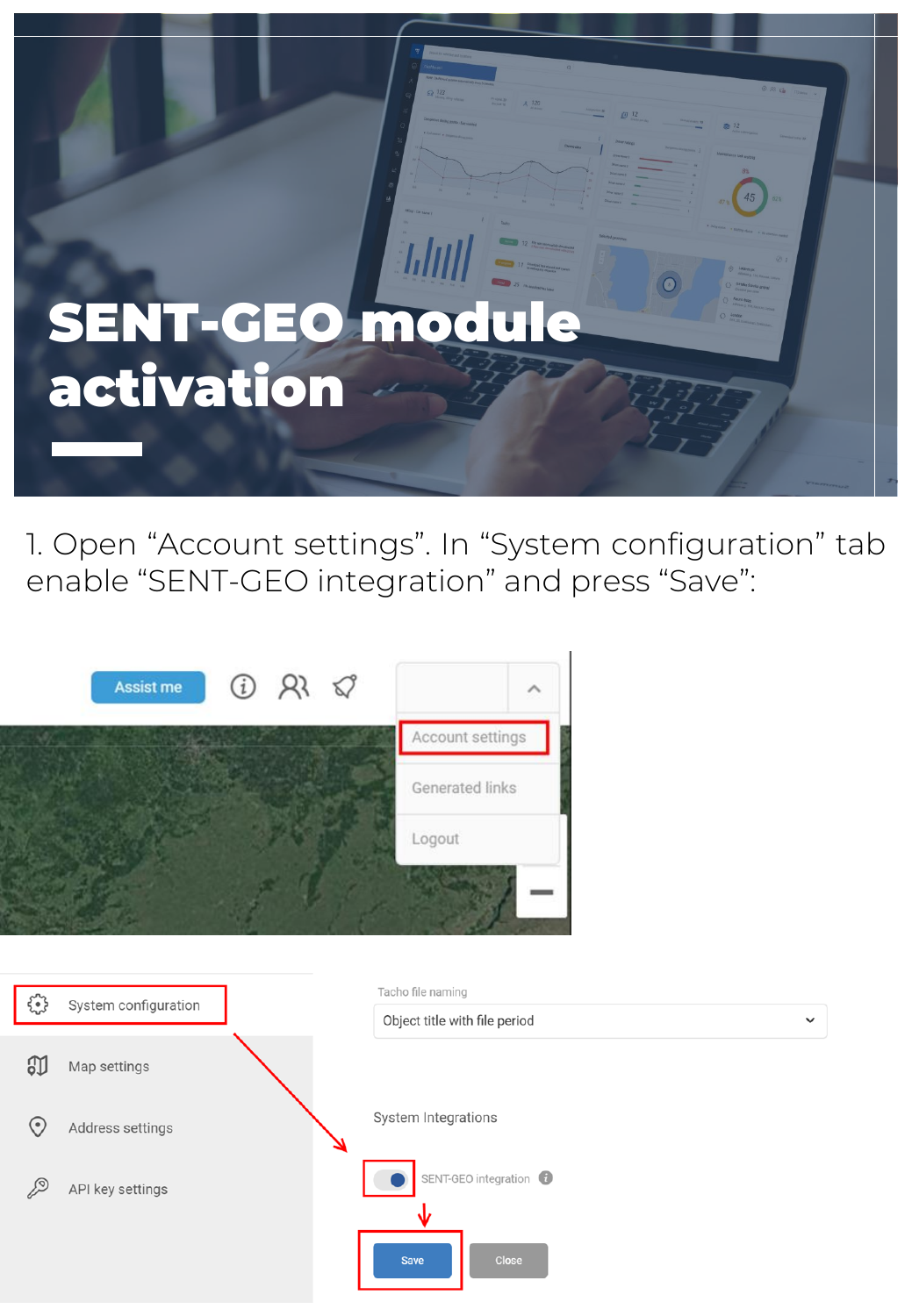2. Open "SENT-GEO" module and select a needed object. In the new tab press a left mouse button to copy the Ruptela ID, which is necessary to register an object in Polish SENT-GEO system:

| ⊕           | Sent Geo                     | $\times$                 | $\times$                                                      |
|-------------|------------------------------|--------------------------|---------------------------------------------------------------|
| ዶ           | All vehicles<br>$\checkmark$ | 6                        | BY, E28<br>≗<br>54.2431759, 26.3326216                        |
| Q           | Search                       | $\hbox{\large $\alpha$}$ | 17e3bcc2<br>Ruptela ID<br>ба ·                                |
| $\circ$     | Filter objects               | All v                    | Sent-Geo ID<br>Press left mouse button to copy-<br>Ruptela ID |
| ę,          | 6                            | Off                      | Send da<br>Off (                                              |
| $^{\circ}$  | 0                            | Off                      |                                                               |
| ಜ           | 6                            | 6 <sub>ff</sub>          |                                                               |
| %∕          | G                            | Off                      |                                                               |
| ď           | 6                            | Off                      |                                                               |
| ⊜<br>জি     | $\big($ ((e))                | Off                      |                                                               |
| 匝           |                              |                          |                                                               |
| $\boxtimes$ |                              |                          |                                                               |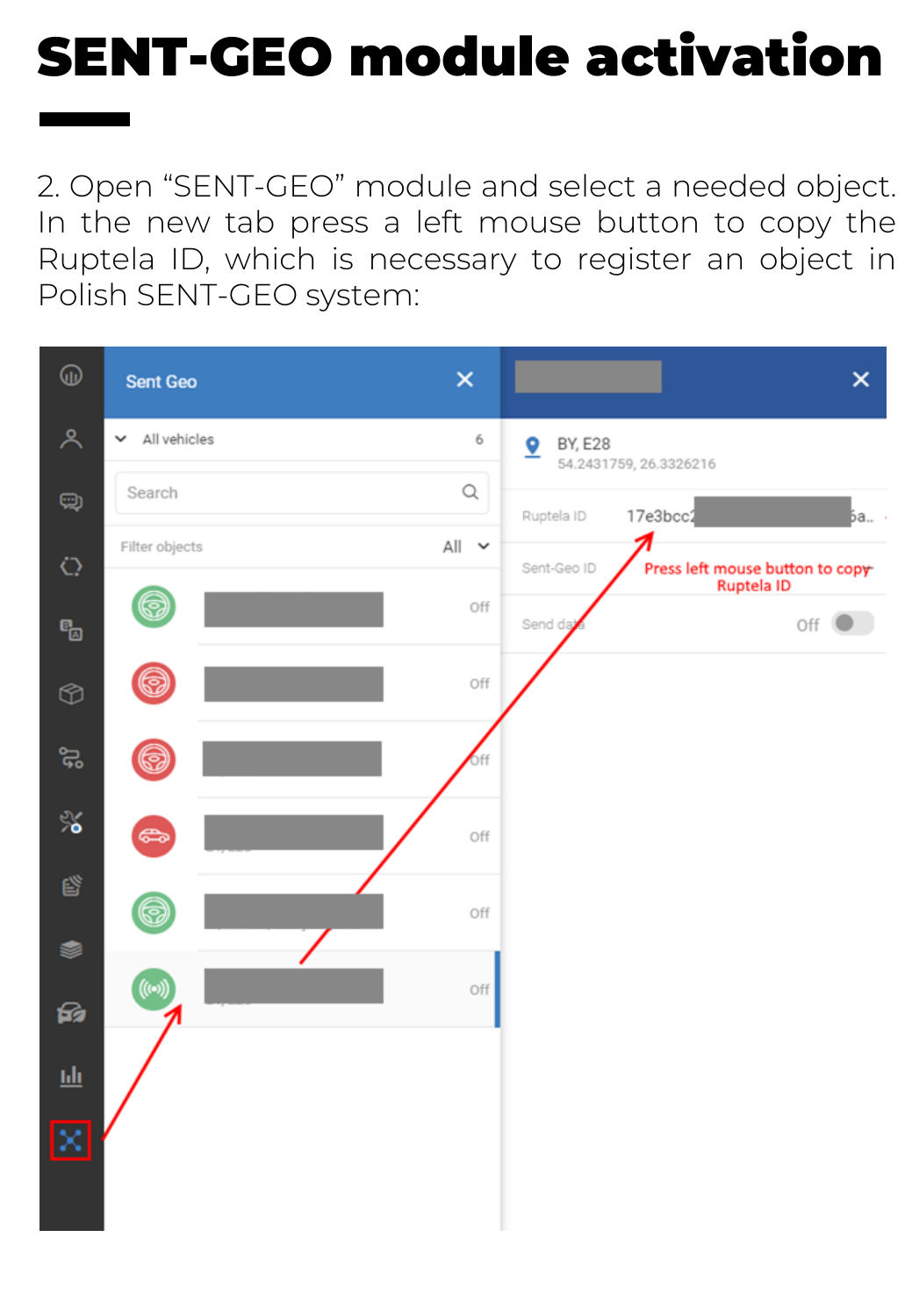#### 3. Open [https://puesc.gov.pl](https://puesc.gov.pl/) and log-in with your company credentials. Go to Forms > Formularze SENT > SENT-GEO - ZSL SERVICES AND GPS DEVICES and fill SENT470 form:

|                | Specyfikacja techniczna komunikatów SENT 2 v.20190226<br>· Specyfikacja techniczna komunikatów SENT 2 v.20190226.zip           |                                                   |                                                                                                                                                                                      | SENT470 - REJESTRACJA URZĄDZEŃ GPS PRZEWOŹNIKA POWIĄZANYCH Z USŁUGĄ ZSL             |                                                |                                                            | Powrót |
|----------------|--------------------------------------------------------------------------------------------------------------------------------|---------------------------------------------------|--------------------------------------------------------------------------------------------------------------------------------------------------------------------------------------|-------------------------------------------------------------------------------------|------------------------------------------------|------------------------------------------------------------|--------|
|                | NAZWA FORMULARZA                                                                                                               | WYPEŁNIAJĄCY                                      | OPIS                                                                                                                                                                                 |                                                                                     |                                                |                                                            |        |
| $\overline{c}$ | <b>SENT460 - REJESTRACJA USŁUGI</b><br>ZSL                                                                                     | <b>OPERATOR USŁUG ZSL</b>                         | Rejestracja usługi zewnetrznych<br>systemów lokalizacyjnych (ZSL)<br>przez operatorów                                                                                                | 1. Dane autoryzacyjne przewoźnika do usługi ZSL                                     |                                                |                                                            | E      |
|                | SENT462 - AKTUALIZACJA DANYCH<br>REJESTRACYJNYCH USŁUGI ZSL                                                                    | OPERATOR USŁUG ZSL                                | Podgląd i edycja danych<br>rejestracyjnych usługi ZSL, zmiana<br>hasła operatora, wyświetlenie listy<br>usług ZSL świadczonych przez<br>operatora                                    | Numer usługi ZSL * @<br>ZSL-HFWP-5                                                  |                                                | Hasło startowe przewoźnika do usługi ZSL * @<br>1s8145\$\$ |        |
| $\overline{c}$ | <b>SENT470 - REJESTRACJA</b><br>URZADZEŃ GPS W RAMACH USŁUGI<br><b>ZSL</b>                                                     | PRZEWOŹNIK -<br><b>UŽYTKOWNIK</b><br>URZĄDZEŃ GPS | Rejestracja przez przewoźników<br>urządzeń GPS w ramach usługi<br>zewnetrznych systemów<br>lokalizacyjnych ZSL                                                                       | 2. Przewożnik<br>2.1. Dane podstawowe<br>Rodzaj identyfikatora                      | Numer identyfikatora * @                       |                                                            | -      |
| $\mathbb{Q}$   | SENT472 - AKTUALIZACJA DANYCH<br>REJESTRACYJNYCH PRZEWOŻNIKA<br>ORAZ DODAWANIE/USUWANIE<br>URZADZEŃ GPS W RAMACH USŁUGI<br>ZSL | PRZEWOŻNIK<br><b>UZYTKOWN</b><br>URZĄDZEŃ GP      | Podglad i edycja danych<br>rejestracyjnych przewoźnika oraz<br>urządzeń GPS, zmianą hasła<br>przewoźnika, wyświetlenie listy<br>zarejestrowanych urządzeń GPS w<br>ramach usługi ZSL | NIP<br>٠<br>Imie i nazwisko albo nazwa * @<br>2.2. Adres zamieszkania albo siedziby |                                                |                                                            |        |
|                |                                                                                                                                |                                                   |                                                                                                                                                                                      | Kraj<br>PL-Polska                                                                   | Miejscowość ·<br>$\mathbf{r}$                  | Kod pocztowy ·                                             |        |
|                |                                                                                                                                |                                                   |                                                                                                                                                                                      | Ulica *                                                                             | Numer budynku *                                | Numer lokalu                                               |        |
|                |                                                                                                                                |                                                   |                                                                                                                                                                                      | (ješli nie ma ulicy należy wpisać słowo BRAK)                                       | (jeśli nie ma numeru należy wpisać słowo BRAK) |                                                            |        |
|                |                                                                                                                                |                                                   |                                                                                                                                                                                      | 3. Zarządzanie identyfikatorami technicznymi urządzeń GPS                           |                                                |                                                            | Ξ      |
|                |                                                                                                                                |                                                   |                                                                                                                                                                                      | Identyfikator techniczny urządzenia GPS @<br>17e3bcc2-                              | Informacje dodatkowe                           |                                                            |        |
|                |                                                                                                                                |                                                   |                                                                                                                                                                                      | Paste the copied "Ruptela ID"                                                       |                                                | Dodaj nowe urządzenie GPS                                  |        |

In section 1 fill the credentials of operator (Ruptela):

- Number of the ZSL service: ZSL-HFWP-5
- Startup password to the ZSL service assigned to the carrier: 1s8!45\$\$

TrustTrack earlier and finish filling the form. If you want at once naste their Duntela ID support to a property to activity the top asking the set of the set of the set of the set of the set of the set of the set of the set of the set of the set of the set of the set of the set of the set of the set of the set In section 3 paste the Ruptela ID that was copied from to register more objects at once, paste their Ruptela IDs in the same form.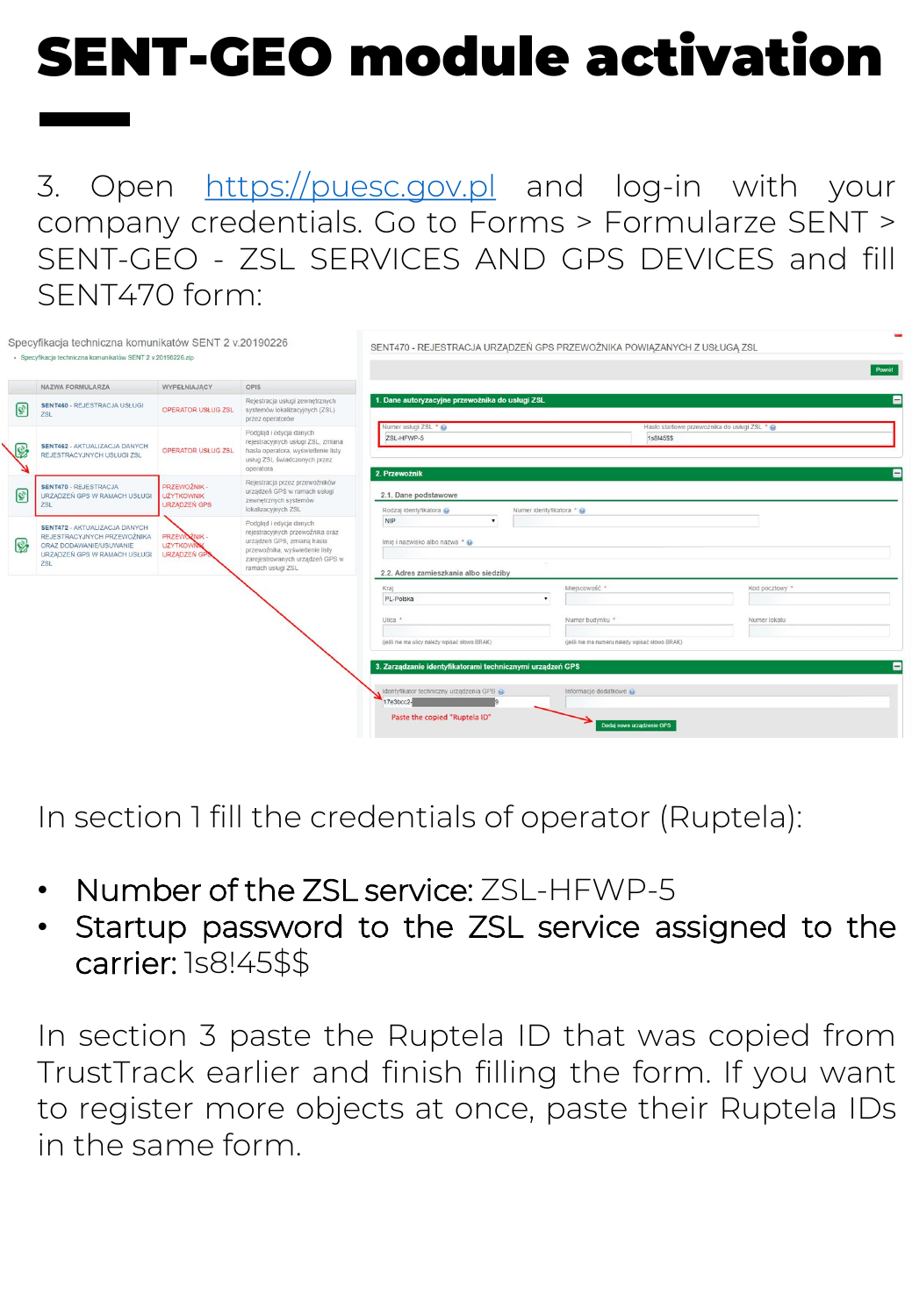4. As soon as it is finished, you should receive SENT471 form, which contains number of the GPS device, copy this ID:

| Select language: Ha                                                                     |                                                               |                                                                              |                                                                                            |                       |                   |                           |                                     |
|-----------------------------------------------------------------------------------------|---------------------------------------------------------------|------------------------------------------------------------------------------|--------------------------------------------------------------------------------------------|-----------------------|-------------------|---------------------------|-------------------------------------|
|                                                                                         |                                                               |                                                                              | SENT471 - CONFIRMATION OF REGISTRATION OF THE CARRIER'S GPS DEVICES RELATED TO ZSL SERVICE |                       |                   |                           |                                     |
| <b>Number of the ZSL service</b>                                                        |                                                               |                                                                              |                                                                                            |                       |                   |                           |                                     |
|                                                                                         |                                                               |                                                                              |                                                                                            |                       |                   |                           |                                     |
|                                                                                         | Authorisation password to ZSL service assigned to the carrier |                                                                              |                                                                                            |                       |                   |                           |                                     |
|                                                                                         |                                                               |                                                                              |                                                                                            |                       |                   |                           |                                     |
|                                                                                         |                                                               | Information about the registration of GPS devices related to the ZSL service |                                                                                            |                       |                   |                           |                                     |
|                                                                                         |                                                               |                                                                              |                                                                                            |                       |                   |                           |                                     |
|                                                                                         |                                                               |                                                                              |                                                                                            |                       |                   |                           |                                     |
|                                                                                         |                                                               |                                                                              |                                                                                            |                       |                   |                           |                                     |
| Information about the carrier registering GPS devices                                   |                                                               |                                                                              |                                                                                            |                       |                   |                           |                                     |
|                                                                                         |                                                               |                                                                              |                                                                                            |                       |                   |                           |                                     |
|                                                                                         |                                                               |                                                                              |                                                                                            |                       |                   |                           |                                     |
|                                                                                         |                                                               | Copy this ID                                                                 |                                                                                            |                       |                   |                           |                                     |
|                                                                                         |                                                               |                                                                              |                                                                                            |                       |                   |                           |                                     |
| List of GPS devices related to the ZSL service                                          |                                                               |                                                                              |                                                                                            |                       |                   |                           |                                     |
| <b>Technical identifier of the</b><br><b>GPS</b> device                                 | <b>Number of the GPS</b><br>device                            | <b>Status of the GPS device</b>                                              | <b>Additional Information</b>                                                              | <b>Creation date:</b> | User registering: | <b>Modification date:</b> | User modifying the<br>notification: |
|                                                                                         | Z00-AZ<br>$-3$                                                | zarejestrowany                                                               |                                                                                            |                       |                   |                           |                                     |
| Contact details to the administrator of the carrier that registers a GPS device         |                                                               |                                                                              |                                                                                            |                       |                   |                           |                                     |
| Phone number:                                                                           |                                                               |                                                                              |                                                                                            | E-mail address:       |                   |                           |                                     |
| <b>Comments:</b>                                                                        |                                                               |                                                                              |                                                                                            |                       |                   |                           |                                     |
| Test object to check if parameters are correctly formed in our side and pushed to SENT. |                                                               |                                                                              |                                                                                            |                       |                   |                           |                                     |
|                                                                                         |                                                               |                                                                              |                                                                                            |                       |                   |                           |                                     |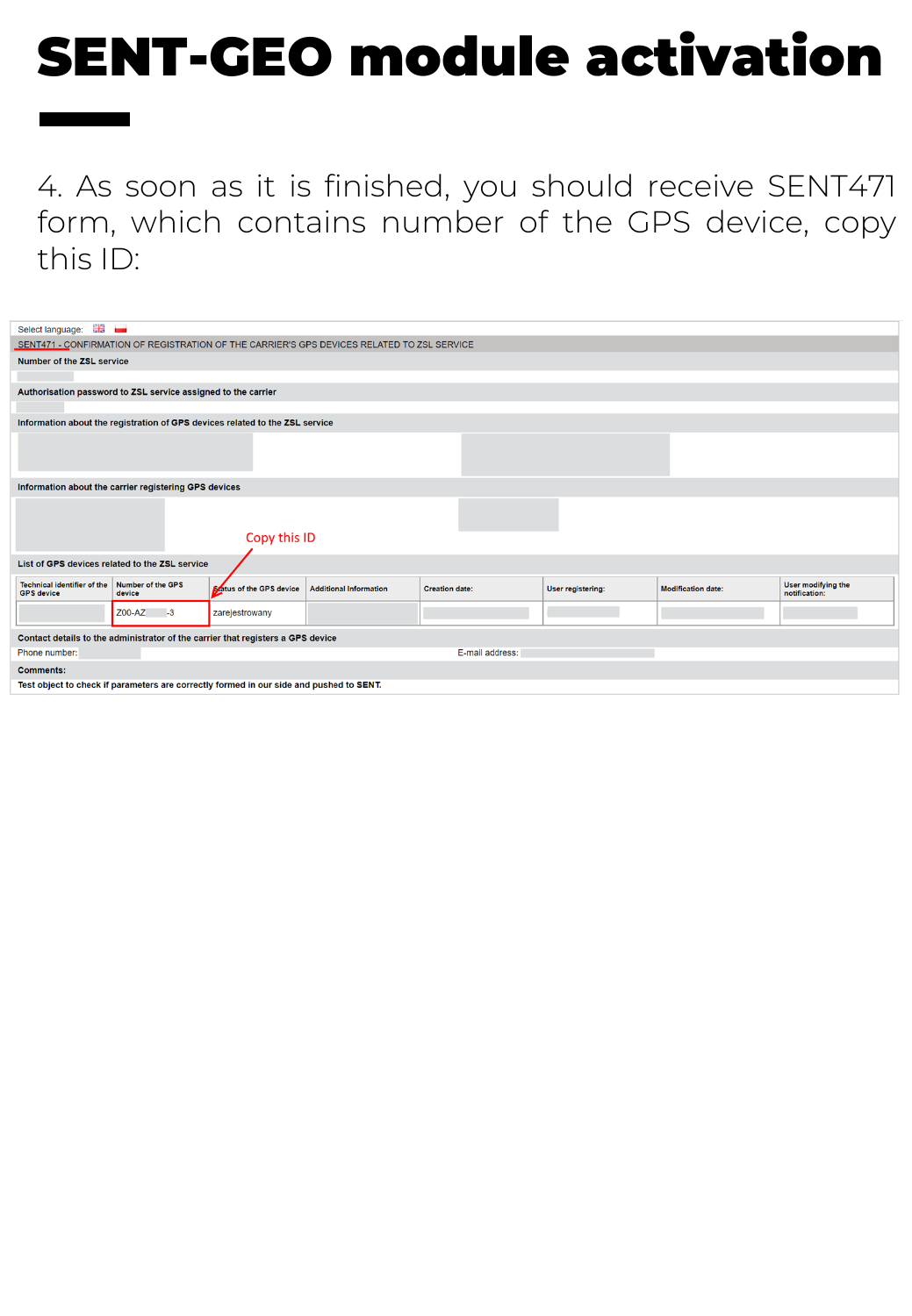5. Go back to SENT-GEO module on TrustTrack, open the needed object and press on "Sent-Geo ID" field:

|                         | Search for vehicles and locations    |            |                                               | Q        |
|-------------------------|--------------------------------------|------------|-----------------------------------------------|----------|
| $^{\circledR}$          | <b>Sent Geo</b>                      | $\times$   |                                               | $\times$ |
| $\lambda$               | $\vee$ All vehicles<br>$\mathcal{A}$ | 6          | <b>BY, E28</b><br>9<br>54.2431759, 26.3326216 |          |
| ම                       | Search                               | Q          | 17e3l<br>Ruptela ID                           | la       |
| $\bigcirc$              | Filter objects                       | $All \sim$ | Sent-Geo ID                                   |          |
| $\mathbf{e}_{\boxplus}$ | ဂ္ဂ                                  | Off        | Send data                                     | Off      |
| $\circledcirc$          | G                                    | Off        |                                               |          |
| ್ಲ                      | G                                    | Off        | $\sim$                                        |          |
| $\odot$                 | $((\bullet))$                        | Off        |                                               |          |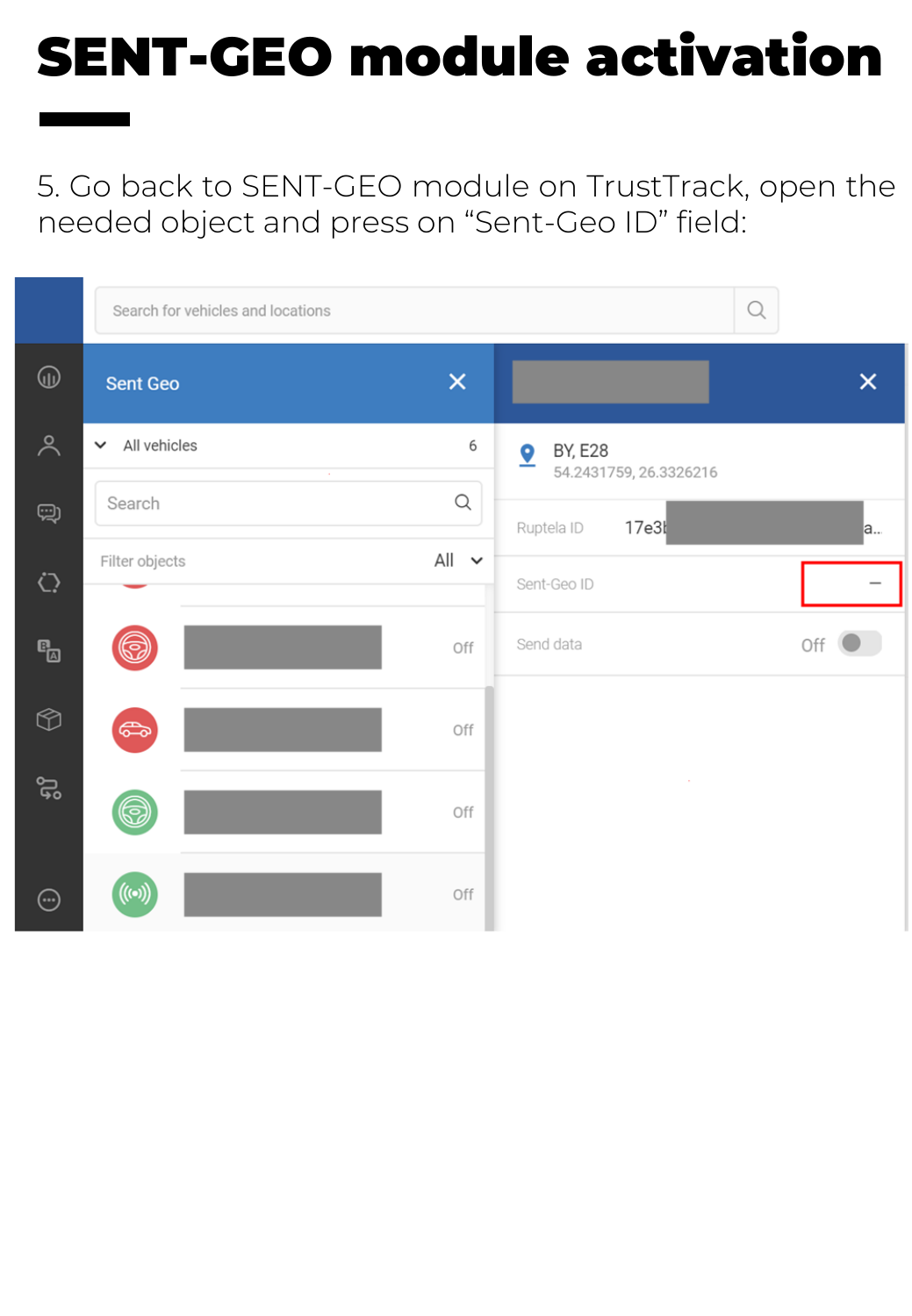6. Paste the copied "Number of the GPS device" from SENT471 form and press the confirmation mark:

|                                           | Search for vehicles and locations |            | Q                                             |
|-------------------------------------------|-----------------------------------|------------|-----------------------------------------------|
| $\textcircled{\scriptsize{1}}$            | <b>Sent Geo</b>                   | $\times$   | $\times$                                      |
| $\lambda$                                 | All vehicles<br>$\checkmark$      | 6          | <b>BY, E28</b><br>9<br>54.2431759, 26.3326216 |
| Q)                                        | Search                            | Q          | 3b6a                                          |
| $\bigcirc$                                | Filter objects                    | $All \sim$ | Sent-Geo ID<br>Z00<br>3                       |
| $\mathbf{e}_{\!\!\scriptscriptstyle\Box}$ | <b>So</b>                         | Off        | ×                                             |
| $\circledcirc$                            | $\bigoplus$                       | Off        | Paste copied<br>"Number of the GPS device"    |
| ಜ                                         | 6                                 | Off        |                                               |
| $\odot$                                   | $((\bullet))$                     | Off        |                                               |